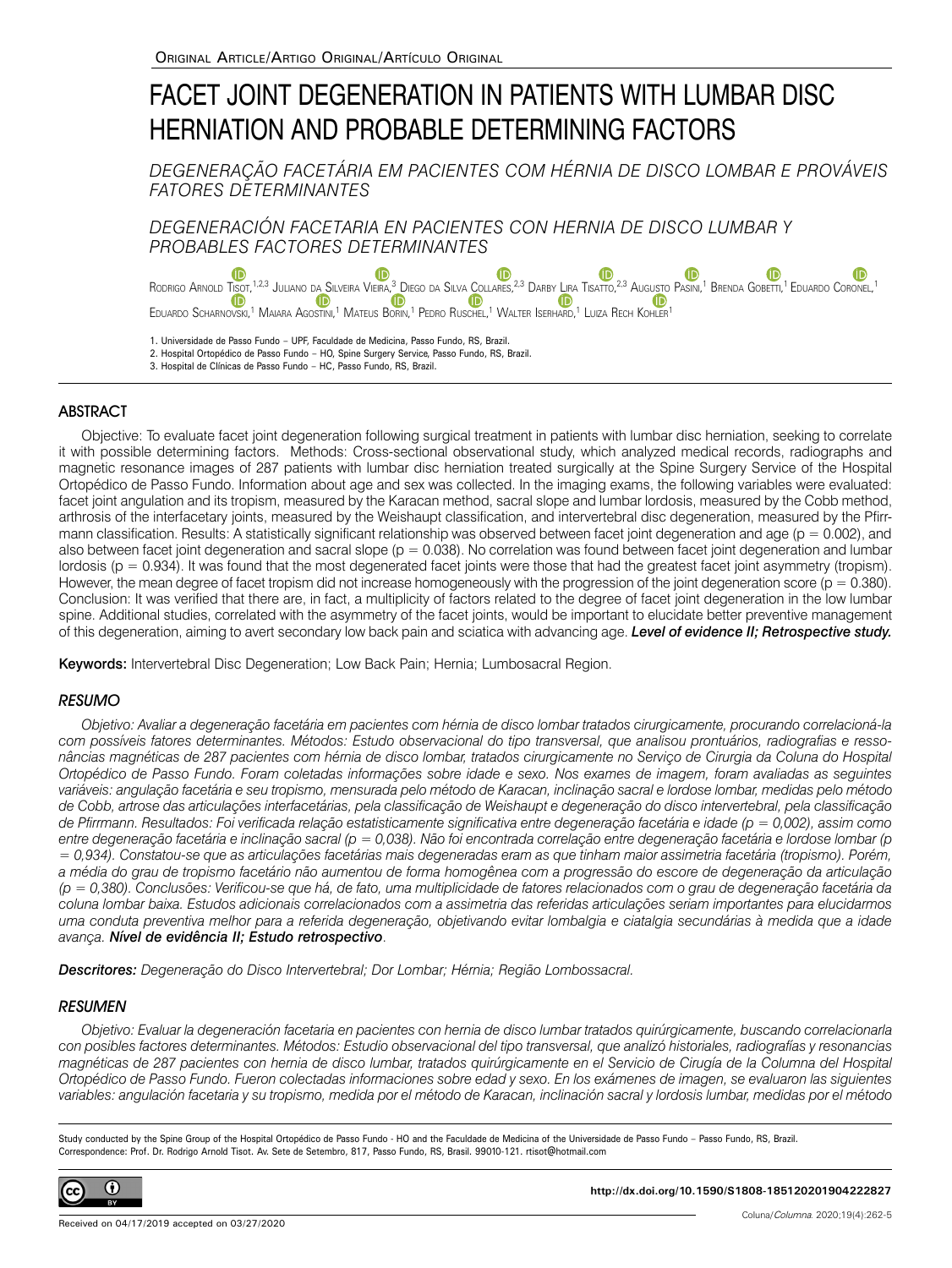*de Cobb, artrosis de las articulaciones interfacetarias, por la clasificación de Weishaupt, y degeneración del disco intervertebral, por medio de la clasificación de Pfirrmann. Resultados: Se verificó relación estadísticamente significativa entre degeneración facetaria y edad (p = 0,002), así como entre degeneración facetaria e inclinación sacral (p = 0,038). No se encontró correlación entre degeneración facetaria y lordosis lumbar (p = 0,934). Se constató que las articulaciones facetarias más degeneradas eran las que tenían mayor asimetría facetaria (tropismo). Sin embargo, el promedio del grado de tropismo facetario no aumentó de forma homogénea con la progresión del score de degeneración de la articulación (p = 0,380). Conclusiones: Se verificó que hay, de hecho, una multiplicidad de factores relacionados con el grado de degeneración facetaria de la columna lumbar baja. Estudios adicionales correlacionados con la asimetría de las referidas articulaciones serían importantes para que elucidemos una mejor conducta preventiva para la referida degeneración, con el objetivo de evitar lumbalgia e ciatalgia secundarias, a medida que la edad avanza. Nivel de evidencia II; Estudio retrospectivo.*

*Descriptores: Degeneración del Disco Intervertebral; Dolor de la Región Lumbar; Hernia; Región Lumbosacra.* 

## **INTRODUCTION**

Low back pain is a frequent symptom, affecting 80% of adults at some time during their lives. It is one of the ten main causes for consultations and each year is the reason that 5 to 10% of workers are absent from their jobs for more than seven days.<sup>1</sup> Disc herniation is the degenerative disease that leads to the highest number of spinal surgeries in adults.<sup>2</sup> This lesion can occur in any age group, but is most prevalent between 40 and 50 years of age. It is estimated that 2 to 3% of the general population may be affected, or approximately 5% in men and 2.5% in women.³

The spine is the main body support axis for the trunk and appendicular limbs, resisting the forces of compression, anteriorly, and tension, posteriorly. While this structure, formed by a complex group of osseous and discoligamentary structures, is axially very resistant, it also enables important mobility for the execution of multiple movements of flexion-extension, lateralization, and rotation.4,5 Each vertebral segment contains a triarticular complex, composed of the intervertebral disc and the paired, bilateral facet joints. While the intervertebral disc allows spinal movement, although limited, in all planes, the facet joints are naturally limited by their orientations, geometric positions, and capsules.<sup>6</sup> Thus, there is a mechanism to control the axial rotation of the lumbar spine, which prevents the occurrence of vertebral shear.<sup>7</sup> It should be noted that there is a natural asymmetry between the orientation of the facet joints, called facet joint tropism.<sup>8</sup> Sacral slope and lumbar lordosis are also factors that vary from individual to individual and cause biomechanical changes in the load axis of the lumbar spine.9

Biomechanical changes below the lumbosacral spine can accelerate the aging of that region and in many individuals early degenerative changes cause chronic low back pain, often incapacitating and difficult to control.<sup>1,6,10</sup> In patients with lumbar disc herniation whose main complaint is radicular, i.e., sciatalgia, low back pain may be associated with the early degenerative lumbosacral process that occurs in some individuals. After a surgical discectomy procedure, which aims to improve sciatica, the patient sometimes expresses frustration with the treatment because of persistent residual low back pain, which is actually caused by the local degenerative process and load distribution over the region.<sup>11</sup>

Thus, the objective of the present study is to evaluate facet joint degeneration in patients with surgically-treated lumbar disc herniation, seeking to correlate it with possible determining factors, such as age, facet joint tropism, intervertebral disc degeneration, sacral slope, and lumbar lordosis.

## METHODS

This is a cross-sectional observational study that analyzed the medical records of patients with surgically-treated lumbar disc herniation. All the patients were treated at the Spine Surgery Service of the Hospital Ortopédico de Passo Fundo (RS), which also operates at the Hospital de Clínicas de Passo Fundo (RS).

The authors of this study signed a data use agreement, committing to data anonymity. The research project was approved by the Institutional Review Board of the Universidade de Passo Fundo (IRB/ UPF), after having been forwarded via Plataforma Brasil (protocol number 2.929.767).

The study was conducted with data collected from the medical records of 287 patients diagnosed with lumbar disc herniation who underwent discectomy surgery during the period from 2002 to 2017.

As inclusion criteria, patients were selected who had undergone surgery for lumbar disc herniation and whose medical records had lumbosacral radiographs in anteroposterior and lateral views and magnetic resonance of the lumbosacral spine with axial cuts.

Patients with disc herniation at more than one level, herniation with bilateral radicular involvement, imaging examinations not suitable for measuring and classification, spondylolisthesis, or with spinal deviations of more than 10 degrees in the coronal plane were excluded from the study.

Information about sex and age was collected from the medical records. The following imaging examination variables were evaluated: location and level of the herniation according to Wiltse,<sup>12</sup> facet joint angulation and tropism measured by the Karacan et al. method,13 sacral slope and lumbar lordosis measured by the Cobb method using the Cobbmeter® application, facet joint arthrosis according to the Weishaupt classification,<sup>14</sup> and intervertebral disc degeneration according to the Pfirrmann classification.15

The descriptive quantitative data were expressed as means and standard deviations or, in case of asymmetrical distribution, as medians and interquartile intervals (25th percentile – 75th percentile), and the categorical data as relative frequencies and percentages. A normality test (Kolmogorov-Smirnov) was applied to the quantitative variables and the need to use non-parametric tests was determined. Thus, the Mann-Whitney U-test was used for comparison and the Spearman rank test was used for the correlations. The chisquare test was used to compare the proportions. These analyses were performed using the Statistical Package for the Social Sciences (SPSS) version 18.0 software (SPSS Inc., Chicago, IL, USA). The p-value indicated as statistically significant was  $p < 0.05$ .

## RESULTS

The results were obtained according to: (a) demographic data; (b) the correlation between facet joint degeneration and age; (c) the correlation between facet joint degeneration and facet joint tropism; (d) the correlation between facet joint degeneration and disc degeneration; (e) the correlation between facet joint degeneration and sacral slope; and (f) the correlation between facet joint degeneration and lumbar lordosis.

#### a. Demographic data

Regarding the sex of the patients, 144 were male (50.2%) and 143 were female (49.8%), The patients ranged in age from 19 to 84 years of age, with a mean age of 46.3 years.

As regards the disc space where the herniation occurred, the predominant involvement was in L5-S1 in 136 patients (47.4%) and in L4-L5 in 120 patients (41.6%).

In relation to the side where the disc herniation occurred, 146 patients were affected on the left (50.9%) and 141 on the right (49.1%).

When evaluating the locations where the lumbar intervertebral disc herniations occurred, it was found to be central-lateral in 223 patients (77.7%), foraminal in 24 patients (8.4%), central in 29 patients (10.1%), and extra-foraminal in 11 patients (3.8%).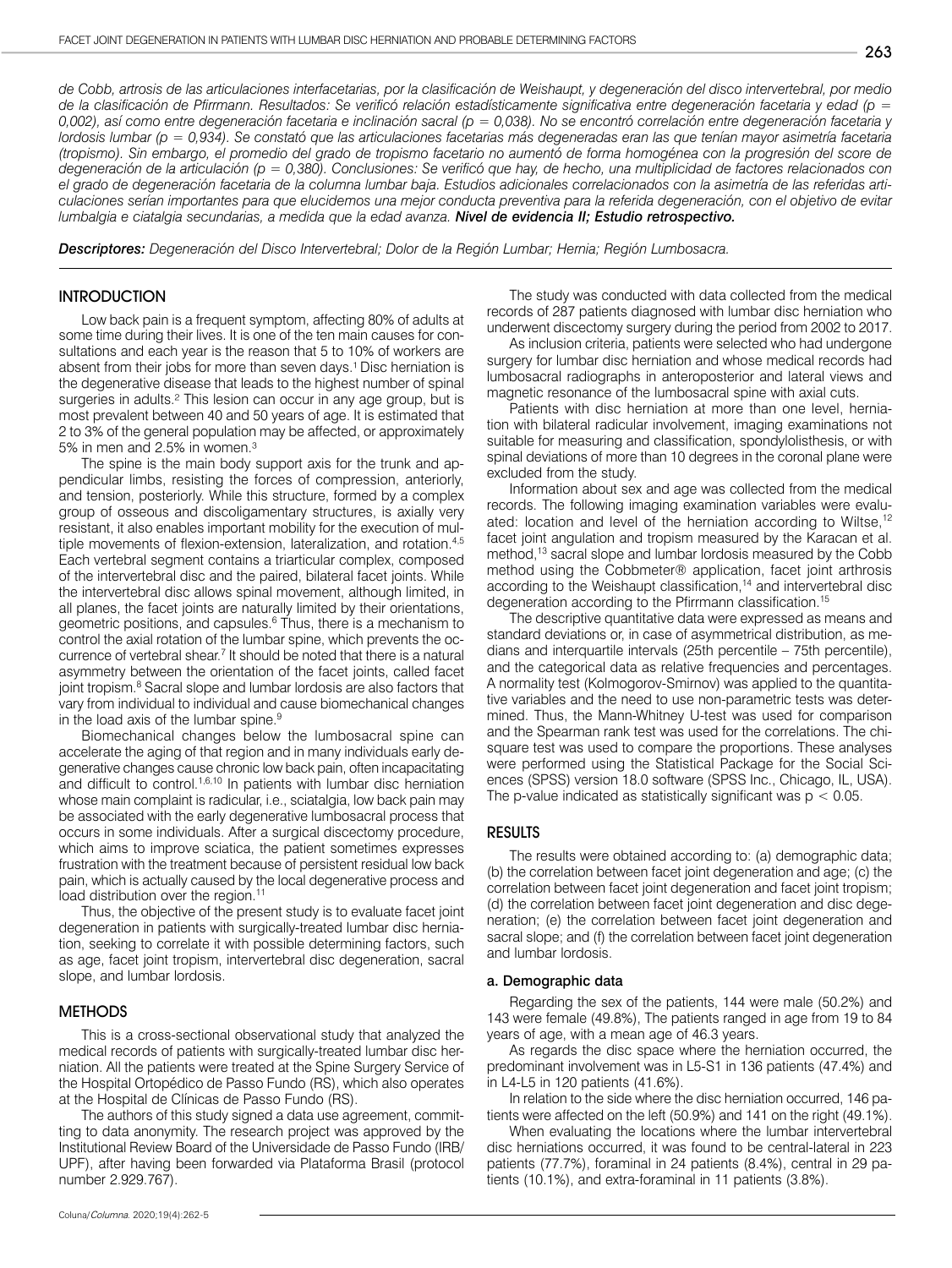According to the Weishaupt classification,<sup>14</sup> used to analyze facet joint degeneration, 42 patients were evaluated as grade 0 (14.6%), 124 as grade 1 (43.2%), 88 as grade 2 (30.7%), and 33 as grade 3 (11.5%). (Table 1)

According to the Pfirrmann classification<sup>15</sup> used to analyze disc degeneration, 6 patients were evaluated as grade 1 (2.1%), 43 as grade 2 (15.0%), 136 as grade 3 (47.4%), 85 as grade 4 (29.6%), and 17 as grade 5 (5.9%). (Table 2)

#### b. Correlation between facet joint degeneration and age

The evaluation of the correlation between facet joint degeneration and age showed statistical significance ( $p = 0.002$ ), i.e., as age increases, so does the Weishaupt grade.

## c. Correlation between facet joint degeneration and facet joint tropism

No statistically significant results were found ( $p = 0.380$ ) in the evaluation of the correlation between facet joint degeneration and facet joint tropism. It was observed, therefore, that the mean degree of facet joint tropism did not increase homogeneously with the progression of the joint degeneration score. However, it was found that the most degenerated facet joints (Weishaupt grade 3) were those with the greatest facet joint tropism (facet joint asymmetry). (Table 3)

## d. Correlation between facet joint degeneration and disc degeneration

A statistically significant correlation was found in the evaluation of the correlation between facet joint degeneration and disc degeneration ( $p = 0.001$ ). It was confirmed, therefore, that the greater the facet joint degeneration, the more the intervertebral disc was also degenerated.

#### e. Correlation between facet joint degeneration and sacral slope

A weak statistical correlation was observed in the evaluation of the correlation between facet joint degeneration and sacral slope  $(p = 0.038)$ . Therefore, the greater the sacral slope, the more degenerated the facet joint tended to be.

## f. Correlation between facet joint degeneration and lumbar lordosis

| Weishaupt | Number of patients (%) |
|-----------|------------------------|
|           | 42 (14.6)              |
|           | 124 (43.2)             |
|           | 88 (30.7)              |
|           | 33 (11.5)              |
| Total     | 287 (100)              |

Table 1. Grade of facet joint generation.

Table 2. Grade of disc degeneration.

| Pfirrmann | Number of patients (%) |
|-----------|------------------------|
|           | 6(2.1)                 |
|           | 43 (15)                |
|           | 136 (47.4)             |
|           | 85 (29.6)              |
| 5         | 17(5.9)                |
| Total     | 287 (100)              |

Table 3. Relationship between facet joint degeneration and the mean degrees of facet joint tropism.

| Weishaupt    | Mean degrees of facet joint tropism |
|--------------|-------------------------------------|
|              | 7.88                                |
|              | 6.84                                |
|              | 6.68                                |
|              | 8.12                                |
| Overall mean | 7 NQ                                |

No statistically relevant results were found in the evaluation of the correlation between facet joint degeneration and lumbar lordosis ( $p = 0.934$ ). It was verified, therefore, that there was no significantly greater facet joint degeneration in spines with more pronounced lumbar lordosis.

#### **DISCUSSION**

Low back pain is the most common painful syndrome and generates huge expenses for society. Arthrosis of the intervertebral disc and facet joints is a prevalent cause of pain with advancing age.<sup>16-18</sup> Facet joint arthrosis, which often causes low back pain when the individual experiences axial load or movements of extension over the trunk, may occur earlier in some individuals than in others. The precocity of facet joint degeneration may have a genetic origin but may also be associated with anatomical and biomechanical characteristics or with external factors.5,18,19

With regard to the age of the patients, our study found that degenerative changes tend to progress with age  $(p = 0.002)$ , a fact well-documented in world literature.<sup>18,19</sup>

The importance of angulation and facet asymmetry, confirmed by facet joint tropism, in relation to pathologies of the lumbar spine, has been investigated by several authors.<sup>8,10,20-22</sup> A statistically significant relationship between the side of the tropism and the side where the lumbar disc herniation occurs, as described by Tisot et al., $<sup>8</sup>$  was</sup> apparent. The association between the degree of facet joint angulation and the appearance of degenerative spondylolisthesis, as described by Samartzis<sup>23</sup> and Chotiyarnwong et al.,<sup>22</sup> was also found to be statistically significant. In the present study, it was also observed that the most degenerated joints, those classified as Weishaupt grade 3,<sup>14</sup> were those where the highest mean tropism was encountered (8.12). Although the relationship between tropism and facet joint arthrosis was non-existent ( $p = 0.380$ ), we believe that this occurred as a result of evaluating different age groups simultaneously. Because only patients with disc herniation were evaluated, many of whom were young and, although with greater facet joint tropism, did not yet have significant disc or facet joint degeneration, we believe that the relationship could be different if only patients from an older age group were evaluated. We think that a probable axial shearing movement toward the most coronalized facet joint (direction of the greatest tropism) may initially cause a complaint of greater lumbar pain and be a factor that influences the earlier appearance of disc and facet joint degeneration. However, further studies on the topic should be conducted so that these statements can be better defined.

As a result of the greater, more accentuated facet tropism (asymmetry of the facet joints), the lumbar degenerative cascade, originally described as the initial degeneration of the intervertebral disc followed by the degeneration of the interfacetary joints, could alter the order of articular degeneration, starting in the articular facets and subsequently triggering the degeneration of the intervertebral disc.<sup>10</sup> In the present study, only the correlation between facet joint and disc degeneration was evaluated, which was shown to be statistically significant ( $p \le 0.001$ ). This intimate relationship, however, had already been described in the literature by Battié<sup>5</sup> and Benoist et al.<sup>18</sup>

Regarding the contribution of the sagittal spinal parameters to the origin or worsening of facet joint degeneration, Lv et al.<sup>24</sup> describe the statistically significant correlation ( $p < 0.001$ ) between the sacral slope and the onset of facet joint degeneration. In the present study, it was also found that the sacral slope is a relevant factor in the genesis or worsening of facet joint degeneration ( $p = 0.038$ ). Nevertheless, in the evaluation of the correlation between facet joint degeneration and lumbar lordosis, no statistically significant results were found  $(p = 0.934)$ . This could be explained by the fact that an elevated sacral slope will not always be accompanied by accentuated lordosis.

## **CONCLUSION**

According to the results of this study, we understand that there is, in fact, a multiplicity of factors related to the degree of facet joint degeneration. We found statistically significant relationships between